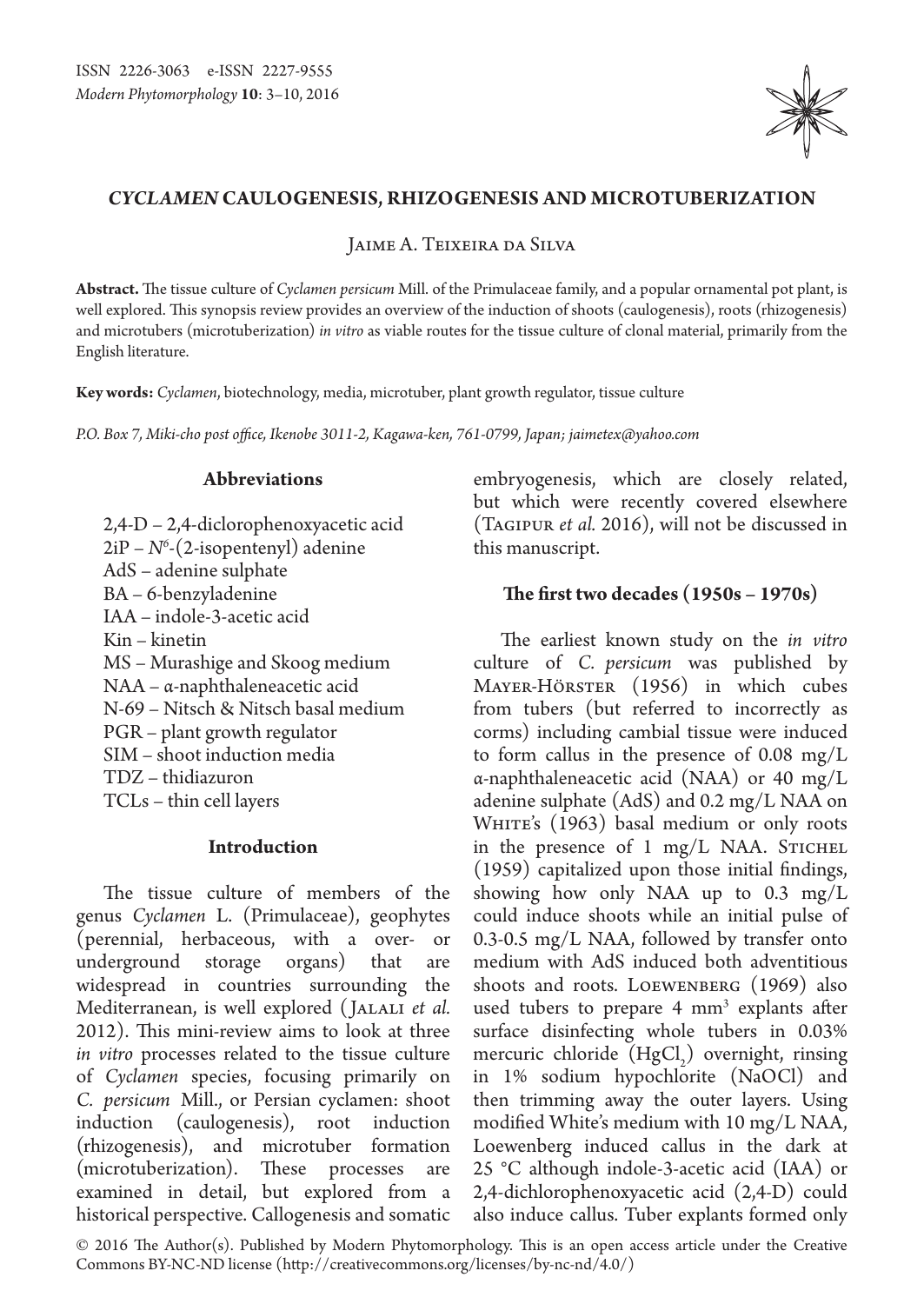a very small amount of callus on medium free of plant growth regulators (PGRs). Loewenberg (1969) also found that White's medium was more conducive to callus induction than Heller (Gautheret 1954), Miller (1961), Nitsch (1969), and Murashige & Skoog (1962) basal media. The 1969 Loewenberg *in vitro*  trials also revealed that 6% sucrose produced more callus than 0.7% or 2% sucrose, and that sucrose induced more callus than fructose, galactose, glucose, maltose, glycerol or mannitol as a carbon source. Finally, Loewenberg showed that while AdS stimulated callus, asparagine and glutamic acid inhibited its formation. Curiously, in the same year, but on the other side of the world, Okumoto & Takabayashi (1969) surface disinfected two-year old tubers that had just completed flowering by rinsing them in lukewarm water, dipping them in a solution of 14% NaOCl for 30 min, repeating the entire process, peeling away outer layers, and using explants 10 mm in diameter and 10 mm long from the core of surface disinfected tubers to induce root or shoots in the presence of 1 or 0.1 mg/L NAA, respectively when cultured in MS basal medium at 20 °C/10 °C (day/night). At this temperature, contamination and explant necrosis were reduced by about 10% relative to untreated (i.e., not surface disinfected) controls. Shoot buds could also be induced to form from tuber tissue when 1 mg/L NAA was combined with 20 or 100 mg/L AdS. As many as 30 shoot buds/explant could be induced. The surface disinfection process negatively affected organ formation (OKUMOTO & TAKABAYASHI 1969; PIERIK 1975). Even the use of achromycin, an antibiotic, by STICHEL (1959) was able to control bacterial infection. GEIER (1977), however, controlled 75% or 100% contamination when 50 and 100 mg/L achromycin were used in medium. Prior to that, Geier surface disinfected tubers, leaves, petioles and closed flower buds from 12-18 month old plants by immersing them in 3% NaOCl for 5-10 min, rinsing three times with sterile water, peeling outer tissues then leaving explants to soak in  $0.03\%$  HgCl<sub>2</sub> overnight, as suggested by Loewenberg (1969). After three rinses with sterile water, tubers were cut into 8 mm<sup>3</sup> explants, anthers were excised from closed buds and plated intact, 40 mm<sup>2</sup> ( $8 \times 5$  mm) leaf explants with midrib tissue were placed abaxial side down on medium while 8 mm long petioles were also plated on Nitsch basal medium. This protocol resulted in 100% contamination-free cultures. Although all cultures were initially placed in the dark at 24 °C, when roots or shoots formed, cultures were placed in a 15-h photoperiod at 10000-15000 lux. When tubers served as the explant, NAA at  $0.5$  or  $2.5$  mg/L with  $0.5$  or 1 mg/L kinetin (Kin) formed primarily callus, IAA at 0.1 or 0.5 mg/L with 0.5 mg/L Kin formed shoot buds, or shoot buds and roots when 2.5 mg/L IAA and 0.5 or 1 mg/L Kin were applied, while 0.1 mg/L 2,4-D with 0.5 mg/L Kin induced shoot buds. In several of these cases, organogenesis was possible in 100% of explants. Leaves, petioles and anthers were not as responsive as tuber tissue, although shoots could be induced from anthers with 1-5 mg/L IAA and 1-2.5 mg/L 6-benzyladenine (BA; see notes in TEIXEIRA DA SILVA 2012) in 25% of explants, but also formed petaloid organs and anther-like structures. In the same study, callus could be induced from somatic anther tissue by 1 mg/L each of NAA and Kin, while organogenesis from leaves was always indirect, i.e., via intermediate callus formation. Although Geier (1977) claimed to test three varieties, he did not describe the response of each variety *in vitro*.

The first two decades thus showed that *in vitro* cultures could be established, albeit with difficulties in the control of infection, and that primarily corm tissue was responsive *in vitro*, when placed in suitable basal medium with carefully selected PGRs.

#### **The 1980s**

Many important basic findings of the response of different explants to *in vitro* culture were examined in the first three decades of *Cyclamen* tissue culture, focusing primarily on disinfection and explant responses to PGRs, but the 1980s and 1990s saw a few additional new ideas and progress in this field. Most likely the most obvious one was the discovery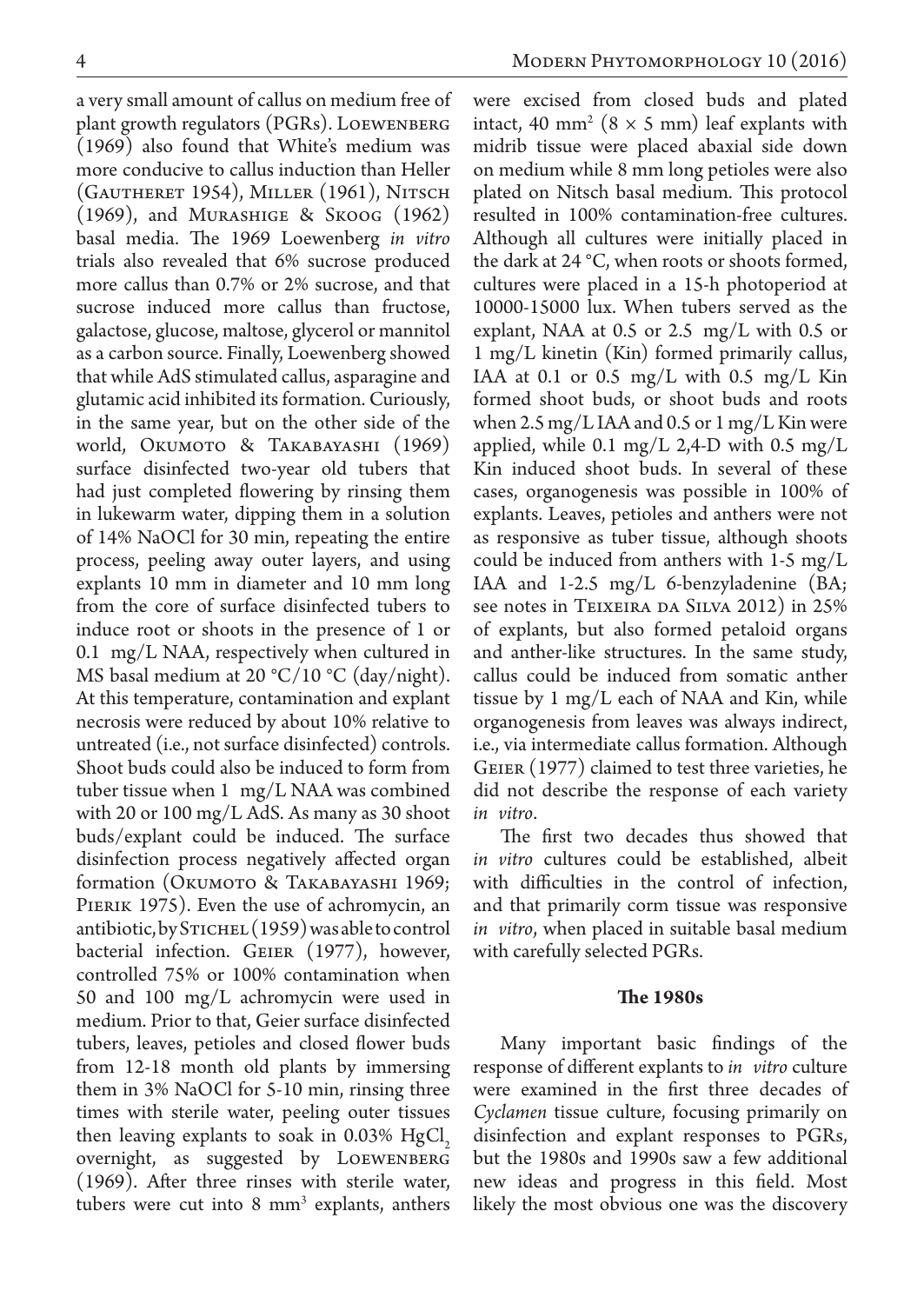by Wicart *et al.* (1984), following a detailed histological analysis, that microtubers do not share any vascular continuity with the explant tissue, similar to somatic embryos (i.e., bipolar structures), and unlike shoot buds or adventitious roots (unipolar structures). Given the variable terminology that has emerged to describe different structures that have formed from *Cyclamen* explants *in vitro*, histological verification in *in vitro* studies is essential. ANDO & MURASAKI (1983) induced shoots of cv. 'Vuurbaak' from ~75% of etiolated petioles (distal half of 10-cm long petioles) in the dark on third-strength MS medium  $(\frac{1}{3}$  MS) containing 500 µM adenine hydrochloride and 10 µM each of NAA and BA although the number of shoots formed per explant was not quantified. Despite the use of a simple explant disinfection procedure that involved rinsing in running tap water and dipping in 1% NaOCl for 15 min, the authors reported 0% contamination unlike 12.5% and 83% contamination in normal petioles and tubers, respectively. Expanding on that earlier protocol, Murasaki & Tsurushima (1988) transferred shoots that formed from etiolated petioles on ⅓ MS with 0.037 mg/L NAA and 0.23 mg/L BA to a 16-h photoperiod at 2500 lux. Сv. 'Vuurbaak' was more receptive than cv. 'Victoria', with 74% vs 63% of explants forming shoots, respectively. Roots formed on 70% of explants and 95% of resulting plantlets that were transferred to the greenhouse survived. Fukui *et al.* (1988), without providing any surface disinfection protocol, and also using cv. 'Vuurbaak', induced most and largest microtubers (which the authors referred to as tuber-like-organs) on  $\frac{1}{2}$  MS medium supplemented with 10  $\mu$ M NAA or BA from shoot tips, pedicels and apical tuber sections, the latter referred to incorrectly as bulbs, although the range of 0.1 to 1  $\mu$ M of either NAA or BA also resulted in the formation of microtubers; even the control treatment, i.e., the lack of any PGRs, resulted in the formation of microtubers. However, the authors also claimed the formation of callus and somatic embryos at the same concentrations and from the same explants, but did not provide any histological proof. SCHWENKEL & GRUNEWALDT (1988) surface disinfected leaves, petioles and peduncles by dipping them for 1 min in ethanol, 20 min in 2.6% NaOCl, and then washed them with autoclaved tap water. Cutting leaves into 8 mm2 explants and petioles and peduncles into 6 mm long explants, the authors claimed the formation of shoots and callus from peduncles, and even the formation of plantlets, but many aspects of the study were unclear, and high levels of contamination (as much as 50% of explants) occurred. Using the WAINWRIGHT & Harwood (1985) protocol for establishing tissue culture from aseptic seedlings, Hawkes & Wainwright (1987) induced more adventitious leaves from cotyledons and tubers than from petioles and root explants derived from aseptic cv. 'Rosamunde' seedlings (0.62, 0.53, 0.22, 0.16 leaves/explant for cotyledons, tubers, petioles and roots, respectively) when cultured in light on ½ MS medium supplemented with 1 mg/L BA and 1 mg/L NAA. Subculture of leaves on  $\frac{1}{2}$  MS medium with 1 or 2.5 mg/L BA could not induce adventitious shoots.

#### **The 1990s**

ISHIZAKA & UEMATSU (1992) ushered in the 1990s with a study in which ovules derived from interspecific hybrids of *C. persicum* and *C. hederifolium* Aiton 30 days after pollination were cultured on either MS, White's or NITSCH (1951) basal media at 25°C in the light (16-h photoperiod, 3000 lux). In their study, ovaries were first disinfected with 70% ethanol for 60 s, 2% NaOCl for 30 min, then rinsed twice in sterilized water. After peeling off the ovary wall, the ovules with placenta attached served as the explants. Plantlets were obtained in 17.8% of excised ovules when 6% sucrose was used in MS medium although 3-10% sucrose also supported lower levels of plant regeneration (0.4-16.5%) while plantlets could not form on White's or Nitsch basal media containing any sucrose concentration, nor could the addition of coconut milk improve regeneration percentage. The technique of ovule culture by Ishizaka & Uematsu (1992) is very important because the authors showed that all embryos in the ovules had degenerated by 43 days after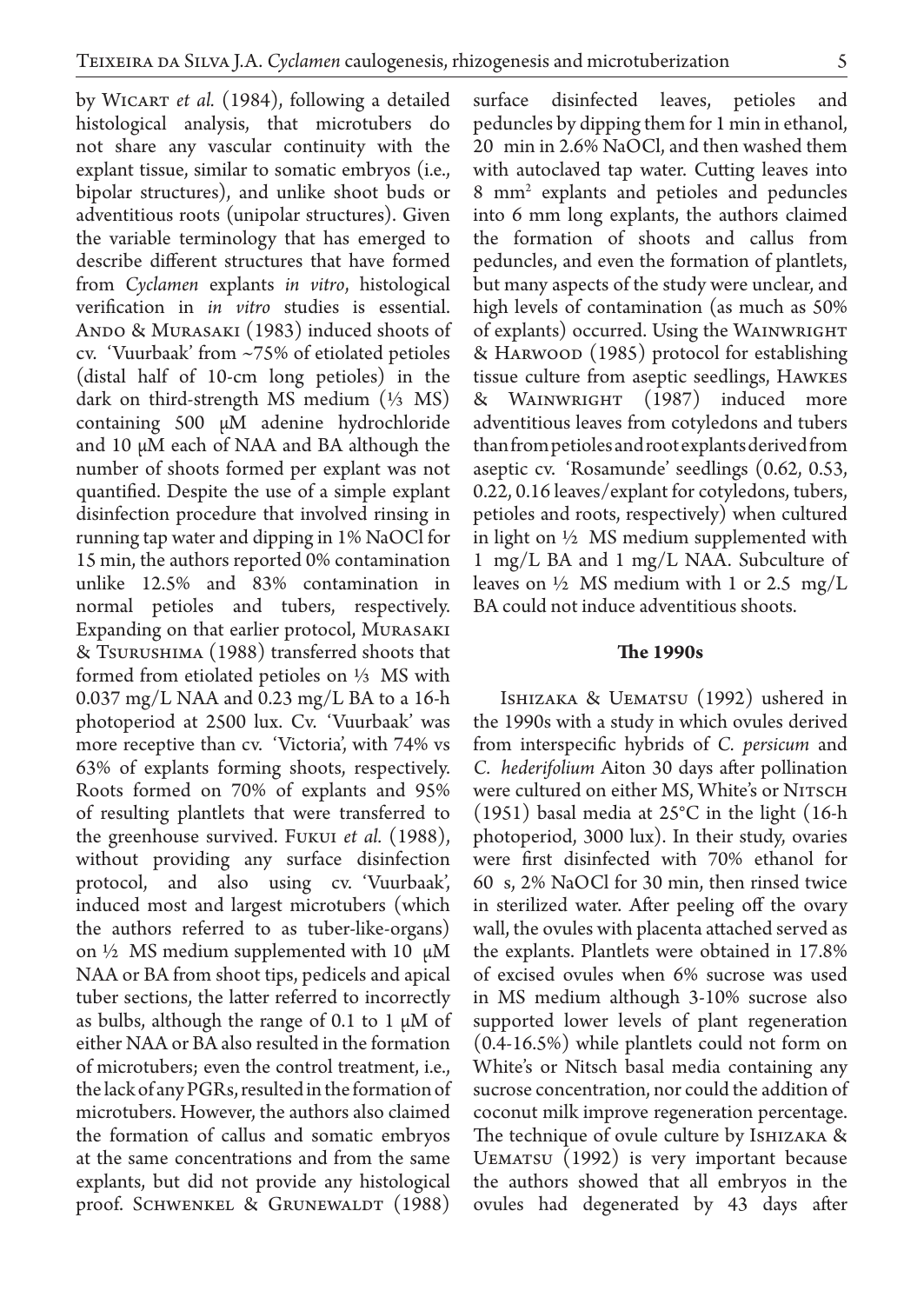pollination when diploid *C. persicum* was used in the cross (and by 35 days when tetraploid *C. persicum* was used), with 0% seed set, so ovule culture serves as a valuable method to rescue valuable hybrid *Cyclamen* material when hybridizations are unsuccessful. Takamura *et al.* (1993) established callus and shoot cultures from seedling tissues of an  $F_2$  cross between cv. 'Pure White' and a yellow variety. Seeds were washed in 2% NaOCl for 10 min, rinsed three times with sterile distilled water (SDW), then plated on PGR-free ⅓ MS with 3% sucrose for 21 days in the dark and then a further 21 days in light (12-h photoperiod; 30  $\mu$ mol · m<sup>2</sup> · s<sup>1</sup>; Takamura & Miyajima 1997). Cotyledons, leaf petioles, tubers and roots were isolated from seedlings and plated on 1⁄3 MS with 1  $\mu$ M BA and 0.1 µM NAA in the dark for 35 days and then in a 16-h photoperiod. At most, 70% of cotyledons formed shoots (3.8/explant) while 93.8% of petioles or tubers formed shoots (6.0 or 6.8/explant, respectively) but no photographic evidence of *in vitro* organogenesis was provided. DILLEN *et al.* (1996) induced callus from young leaf explants after surface disinfecting 45 mm × 60 mm leaves in 70% ethanol (brief dip), 1.5% NaOCl for 15 min and four rinses in sterile water. Leaf explants  $(1 \text{ cm}^2)$ , when plated on MS basal medium with 3-4 mg/L BA, 3-4 mg/L Kin and 2 mg/L NAA, callus formed after 17 weeks in the dark. Callus was cut into  $1 \text{ cm}^3$ pieces and subcultured three times on the same medium for 8, 9 and 10 weeks, then subcultured five times (6-7 weeks each subculture) on MS basal medium with 4 mg/L BA, 4 mg/L Kin and 3 mg/L NAA, forming etiolated shoots (12/explant). In Nitsch-based medium, 88% of shoots rooted after 4 weeks while only 53% of shoots rooted on MS medium in the light (5000-6000 lux), but the latter needed 6% sucrose. DILLEN *et al.* (1996) then conducted a scaled-up trial, acclimatizing 1200 rooted shoots (i.e., plantlets) from 18 genotypes, showing 90% rooting and 78% acclimatization, although the substrate used was not defined. Also, in a bid to assess the cytological stability of regenerants after two-year callus culture, as much as 10-20% of plants in three genotypes showed variations in ploidy. BACH *et al.* (1998) were able to

induce shoots directly from 35-38% of leaves and hypocotyls derived from aseptic seedlings of *C. persicum*  $F_1$  cv. 'Medium' in the presence of 50  $\mu$ M 2,4-D and 4  $\mu$ M  $N^6$ -(2-isopentenyl) adenine (2iP) when placed on MS basal medium and maintained at 25 °C in the dark. When basal medium contained 2.5 µM NAA and 25 µM 2iP, 75% of leaf explants, 30% of hypocotyls and 45% of root explants formed shoots.

## **The 2000s**

KARAM & AL-MAJATHOUB (2000a) regenerated shoots directly from the leaves of wild Jordanian *C. persicum in vitro* seedlings on ½ MS medium with 0.22 mg/L thidiazuron (TDZ) and 0.1 mg/L NAA in the dark. The authors also tested different explant sizes and locations of *in vitro*-derived leaves (wounded blades, blades with midrib, blades without midrib, central lamina, and petiolated lamina), noting that blades with a midrib showed the highest shoot induction ability (88% vs 81%, 44%, 34% and 0% from wounded blades, central lamina, petiolated lamina, and blades without midrib, respectively), forming a maximum of 2.9 shoots/explant. Also within the same study, the authors studied the influence of explant type (*in vitro* seedling-derived tuber, petiole, cotyledon, and root) on the outcome of microtuberization, noting that root explants showed highest tuberization (42% of explants) in response to 1 mg/L BA in  $\frac{1}{2}$  MS medium (relative to 4% in cotyledons and 0% tuberization from tubers and petioles). Optimal sucrose concentration was 3%, decreasing when 6, 9 or 12% were tested, forming microtubers in 100% of explants and 6 mictotubers/explant with roots in response to 3% sucrose, and 37.5% of explants and 1.63 mictotubers/explant when 6% sucrose was used). In a separate paper by the same authors (Karam & Al-Majathoub 2000b), the shoot inductive ability of other explants (leaf discs, petioles, petals, and peduncles) derived from wild *ex vitro* plants at the flowering stage was tested. Unlike their other study (Karam & Al-Majathou 2000a), here they used ⅓ MS with 3% sucrose and 0.1 mg/L NAA as the basal medium, noting that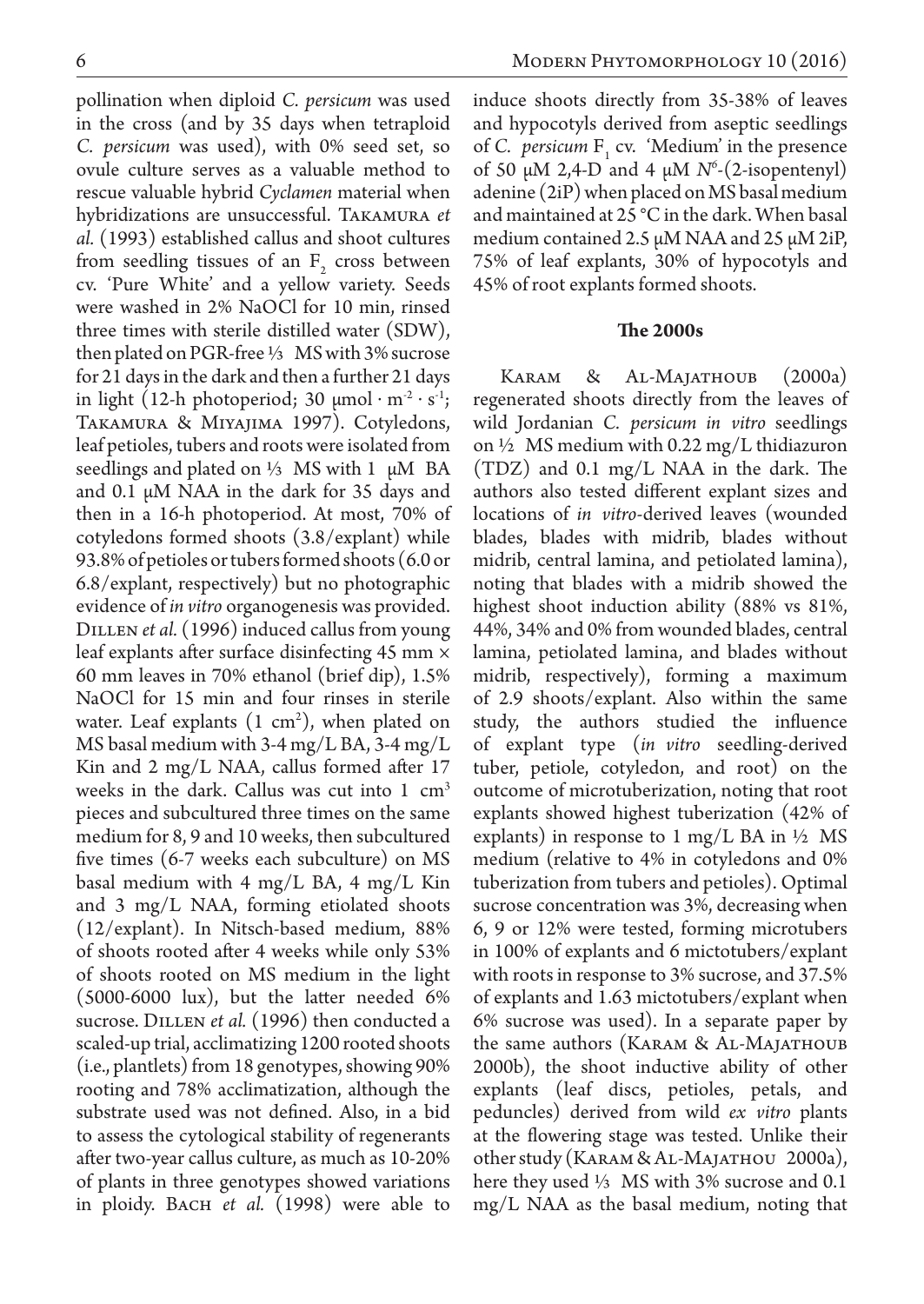peduncles formed most shoots (2.13 shoots/ explant in 54% of explants) in this basal medium supplemented with 0.022 or 0.22 mg/L TDZ while petals formed most shoots (1.07 shoots/ explant in 38% of explants) when  $0.022 \text{ mg/L}$ TDZ was applied; the values for petioles were 0.16 shoots/explant in 7% of explants while leaf discs did not form any shoots, in sharp contrast to their previose findings (Karam & Al-Majathoub 2000a) where *in vitro*derived shoots from seedlings were found to be most productive. Callus formed in peduncles, petals and petioles at all concentrations of TDZ tested. A separate trial in that study showed that etiolated leaf petioles formed more shoots (0.86 shoots/explant in 32% of explants) than nonetiolated leaf petioles (0.16 shoots/explant in 7% of explants).

The explant disinfection protocols used in the Karam & Al-Majathoub (2000a, 2000b) studies deserve special mention due to their precision and detail. In Karam & Al-Majathoub (2000a), seeds were extracted from mature fruits, washed with water for 15 min, dipped in 70% ethanol for 1 min, added to 20% NaOCl for 20 min, then rinsed in SDW. Surface-disinfected seeds were plated in the dark at 15 °C until germination, and then transferred to light conditions (16-h photoperiod and 50- 60  $\mu$ mol · m<sup>2</sup> · s<sup>1</sup>) at 22 °C. In their other study (Karam & Al-Majathoub 2000b), they first washed explants in water for 10 min, dipped them in 70% ethanol for 30 s, added them to 4% NaOCl for 15 min, then rinsed them in SDW. All explants were placed in the dark at 22 °C. Unlike most *Cyclamen in vitro* studies from the 1950s – 1990s, these two studies did not (regrettably) report on the level of explant or culture contamination. Using the same surface disinfection procedure as Karam & Al-Majathoub (2000a), Mohannad & Karam (2000) tested the shoot induction ability of *in vitro* seedling-derived tubers, petioles, cotyledons, and roots in response to BA when placed on MS basal medium. Most shoots formed from tuber segments in response to 2 mg/L BA and 0.1 mg/L NAA (3.4 shoots/ explant in 54% of explants) although both shoots and roots also formed from the other

three explant types, but with lower shoot induction ability. Shoots were proliferated in the presence of 2 mg/L BA, forming 7.4 shoots/ shoot, and individual shoots were rooted in 0.5 or 1 mg/L NAA in 80-100% of explants, although IBA was just as effective as NAA. Plantlets were acclimatized in a peat + perlite  $(1:1, v/v)$  substrate and no visible abnormalities were observed.

Abu-Qaoud (2004) tested the ability of tuber sections and petioles from *in vitro*  cv. 'Concert' seedlings to form shoots. Seeds were initially surface disinfected in 5% NaOCl for 10 min, rinsed three times in SDW, then germinated on MS basal medium at 22-24 °C and cultured in a 16-h photoperiod at 50  $\mu$ mol·m<sup>2</sup>·s<sup>1</sup>. While no shoots formed on petioles, 58.3% of tuber explants formed shoots  $(10.8/exp$  and in response to 5.4  $\mu$ M NAA and 4 µM TDZ. Even though the author claimed successful acclimatization with 30% normal flowering, no visual or quantitative proof was provided.

PRANGE *et al.* (2008) were determined to induce shoots from *C. mirabile* Hildebrand, *C. coum* Miller, *C. graecum* Link and *C. hederifolium* from three explant types (cotyledons, tubers and roots) derived from aseptic seedlings using two shoot induction media (SIM): SIM I, with 0.5 mg/L NAA and 1 mg/L BA; SIM II, with 0.5 mg/L IAA, 1 mg/L BA, 1 mg/L 2iP and 1 mg/L Kin. Seed germination and shoot induction were conducted in the dark at 20 °C. After 8 weeks, *C. mirabile* tubers formed shoots in 22% of explants on SIM I, 20% of *C. coum* cotyledons in SIM II, 58% of *C. graecum* cotyledons on SIM I, and 43% of *C. hederifolium* cotyledons on SIM I. Values pertaining to the success of shoot induction differed considerably depending on whether explants were rated after 4, 8 or 16 weeks, an important issue in plant tissue culture (Teixeira da Silva & Dobránszki 2013a).

YAMANER & ERDAG (2008) were able to induce shoots from *in vitro* tubers of *C. mirabile*  Hildebr., an endemic Turkish species, on a wide range of basal media (Bourgin & Nitsch 1967, MS, ½ MS, Linsmaier & Skoog 1965, and Loewenberg 1969) containing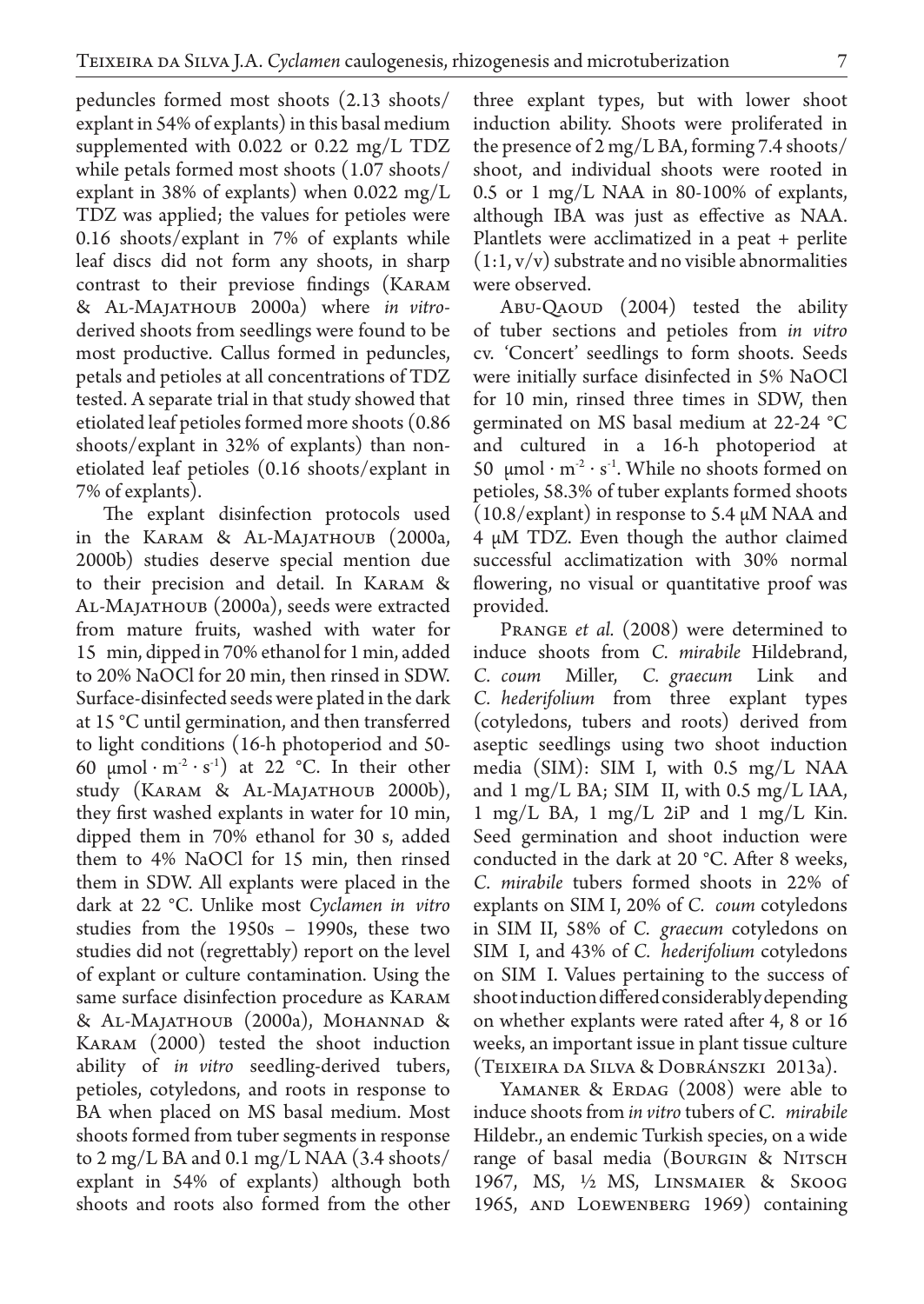0.1 mg/L IAA or 0.5 mg/L NAA and 0.5 mg/L Kin. Initially, seeds from mature fruits were washed in running tap water for 1 h, dipped in 70% ethanol for 10 min, added to 4.5% NaOCl for 25 min, then rinsed in SDW 3-4 times for 10 min. Disinfected seeds were germinated in the dark at 15 °C on PGR-free ½ MS or MS medium with 3% sucrose, and once seedlings had germinated, these were transferred to light conditions (16-h photoperiod) at 24 °C. A maximum of 53.3% of seeds germinated on ½ MS medium after 10 weeks, while only 41.6% at most germinated on MS medium in the same period. Leaf lamina, petioles, roots, intact tubers and tuber segments were prepared from 8-week-old seedlings. Callus was induced from petioles in  $\frac{1}{2}$  MS medium with 2 mg/L NAA, but callus could not be induced to differentiate and no regeneration was possible from leaf or root explants. The most responsive explant were intact tubers, forming 12.2 shoots/explant and 6 microtubers/explant in the presence of 1 mg/L BA with 0.1 mg/L NAA and 2 mg/L BA with 0.1 mg/L NAA, respectively. No additional plantlet formation beyond microtuberization was reported.

Bürün & Şahin (2009) germinated *C. alpinum* Sprenger seeds *in vitro* that had been stored for 8 months by surface disinfection in 4.5% NaOCl for 10 min, 5-6 rinses with SDW, and then plating on PGR-free MS medium. Seeds stored in capsules at 15 °C or 20 °C showed a lower germination percentage than seeds that were first excised from capsules prior to storage (60% vs 70%, respectively), but *in vivo* germination in Petri dishes was superior to *in vitro* germination trials (92% from seeds stored in capsules, 54% of seeds excised from capsules prior to storage).

Seyring *et al.* (2009) attempted to induce shoots in several *Cyclamen* species (*C. africanum* Boiss. et Reut., *C. cilicium* Boiss. et Heldr., *C. coum* Mill., *C. hederifolium* Ait., *C. persicum* Mill., and *C. purpurascens* Mill.). In all cases, explants were derived from young leaves, petioles, flower buds and peduncles of adult greenhouse-derived plants. Leaves with petioles were disinfected for 3 min in  $0.8\%$  AgNO<sub>3</sub> (silver nitrate) and rinsed three times (5 min each time)

in SDW while peduncles and flower buds were dipped for 30 s in 70% alcohol, for 20 min in 3% NaOCl, and three rinses (5 min each time) in autoclaved tap water. However, shoots formed only in 12.5% of *C. africanum* petioles and in 20-25% of peduncles, leaves and petioles of *C. purpurascens* when explants were cultured on MS with 9.05 µM 2,4-D and 3.94 µM 2iP in the dark at 25°C. The authors also devised a second, more complex, protocol that involved NITSCH  $& NITSCH (N-69; 1969)$  basal medium that included 6.66 µM BA, 5.71 µM indolyl-3-acedic acid (IES) and 888.24 µM adenine for 6 weeks at 20 °C in the dark. This was followed by 2 weeks under a 16-h photoperiod  $(46 \text{ \mu mol} \cdot \text{m}^2 \cdot \text{s}^1)$ then transfer to N-69 with 4.44  $\mu$ M BA, 5.71  $\mu$ M IES and 10.74 µM 1-naphthylacetic acid. It is unclear if IES and 1-naphthylacetic acid refer to IAA and NAA, respectively. Using this second protocol, the following percentage of explants formed shoots: *C. africanum* (placenta: 8.3%; peduncle: 6.3%; leaf: 75%; petiole: 18.8%), *C. hederifolium* ssp. *confusum* (leaf: 40%; petiole: 36.8%), *C. hederifolium* cv. 'Perlenteppich' (leaf: 25%; petiole: 5%), *C. hederifolium* cv. 'Rosenteppich' (peduncle: 12.5%; leaf: 8.3%; petiole: 6.3%), *C. persicum* (peduncle: 18.8%; leaf: 25%; petiole: 7.1%), pink *C. persicum* (placenta: 50%; peduncle: 45%; leaf: 25%), and *C. purpurascens* (peduncle: 20%; leaf: 50%; petiole: 5.3%). Shoots did not form in *C. cilicium* or in *C. coum*, or in any explant of the other genotypes listed above.

NHUT *et al.* (2012) used thin cell layers (TCLs) 1 mm thick derived from peduncles to induce callus in 100% of explants when cultured on MS medium supplemented with 0.2 mg/L TDZ and 1.0 mg/L 2,4-D. The transfer of 8-week old callus to MS medium containing 0.5 mg/L BA and 0.7 mg/L IBA resulted in the formation of adventitious shoots (39.4/explant). Shoots could also be induced from callus in the presence of 0.5 mg/L Kin and 0.1 to 0.7 mg/L IAA or NAA, but the numbers were significantly lower than the BA+IBA combination. These shoots (2-3 cm long), when cut off at the base of the callus and transferred to MS medium with 1.0 mg/L IBA, formed a robust root system. TCLs are showing great promise for new plant crops and for species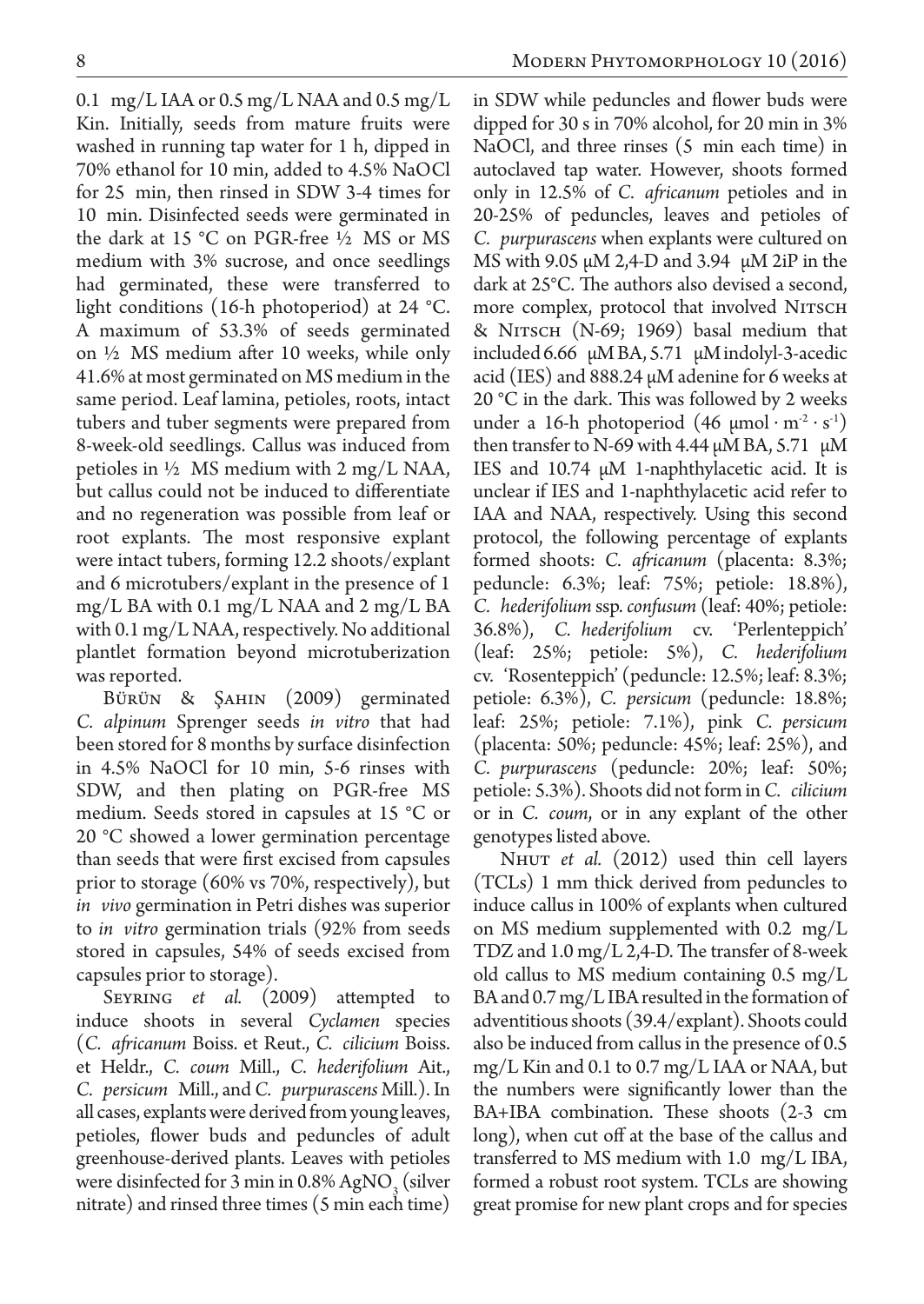for which no effective tissue culture or *in vitro*  regeneration system exists (TEIXEIRA DA SILVA & Dobránszki 2015a; Teixeira da Silva*et al.* 2015).

### **Conclusions**

Although the production of callus or shoots directly *in vitro* may be an attractive developmental model, for practical purposes, the production of pathogen-free microtubers for pot, greenhouse of field production is desirable. Such material can then be used to derive new microtubers that are free of infection which is a desirable form of clonal propagation since the initial tissue disinfection process of *in vivo*derived tubers or other material can still result in heavy contamination of tissue cultures. Even though *Cyclamen* micropropagation ( Jalali *et al.* 2012) and somatic embryogenesis (Tagipur *et al.* 2016) are well studied and have a rich history, several aspects still need to be explored, such as *in vitro* flowering (Teixeira da Silva *et al.* 2014), the use of ultrasound or sonication to induce organogenesis (Teixeira da Silva & Dobránszki 2014), the use of TCL to maximize organogenic output (Teixeira da Silva & Dobránszki 2013b), or the use of magnetic fields to study growth and development (TEIXEIRA DA SILVA & Dobránszki 2015b).

#### **Acknowledgements**

The author thanks Dr. Neda Jalali, Dr. Roohangiz Naderi and Dr. Ali Shahi-Gharahlar (Department of Horticultural Sciences, Faculty of Agriculture, University of Tehran, Iran) and Dr. Tolga İzgü and Prof. Yesim Yalcin Mendi (Department of Horticulture, Faculty of Agriculture, University of Cukurova Balcalı, Turkey) for providing difficult-to-access literature related to *Cyclamen*. The author also thanks Prof. Andrzej Joachimiak, Editor-in-Chief of *Acta Biologica Cracoviensia Series Botanica*, for providing a copy of Bach *et al.* (1998), and Prof. Margrethe Serek and Prof. Traud Winkelmann (Institute of Horticultural Production Systems, Leibniz University, Hannover, FR Germany) for providing a copy of Prange *et al.* (2008).

### **References**

- **Abu-Qaoud H. 2004.** Direct regeneration in *Cyclamen persicum* Mill. using seedling tissues. *An-Najah Univ. J. Res. (Nat. Sci.)* **18**: 147–156.
- ANDO T., MURASAKI K. 1983. In vitro propagation of *Cyclamen* by the use of etiolated petioles. *Tech. Bull. Fac. Hort. Chiba Univ.* **32**: 1–5.
- **Bach A., Malik M., Zolneczko B. 1998.**  Organogenesis and embryogenesis in cultures of *Cyclamen persicum* Mill, F-1 'Medium'. *Acta Biol. Cracov. Ser. Bot.* **40**: 47–51
- **Bourgin J.P., Nitsch J.P. 1967.** Production of haploid *Nicotiana* from excised stamens. *Ann. Physiol. Veg.* **9**: 377–382.
- **Bürün B., Şahin O. 2009.** *In vitro* and *in vivo*  germination of *Cyclamen alpinum* seeds. *Turk. J. Bot.*  **33**: 277–283. doi: 10.3906/bot-0709-8.
- **Dillen W., Dijkstra I., Oud J. 1996.** Shoot regeneration in long-term callus cultures derived from mature flowering plants of *Cyclamen persicum*  Mill. *Plant Cell Reports* **15**: 545–548. doi: 10.1007/ BF00232991.
- **Fukui H., Yamamoto T., Asano T., Nakamura M. 1988.** Effect of plant growth regulators on *in vitro*  organogenesis of cyclamen (*Cyclamen persicum* Mill.). *Res. Bull. Faculty Agricult. Gifu Univ.* **53**: 139–145.
- GAUTHERERT J. 1954. Catalogue des cultures de tissus vegetaux. *Rev. Gen. Bot.* **61**: 672–702.
- **Geier T. 1977.** Morphogenesis and plant regeneration from cultured organ fragments of *Cyclamen persicum. Acta Hortic.* **78**: 167–174. doi: 10.17660/ ActaHortic.1977.78.20.
- **Hawkes H.Y., Wainwright H. 1987.** *In vitro*  organogenesis of *Cyclamen persicum* Mill. seedling tissue. *Acta Hortic.* **212**: 711–714. doi: 10.17660/ ActaHortic.1987.212.122.
- **Ishizaka H., Uematsu J. 1992.** Production of interspecific hybrids of *Cyclamen persicum* Mill and *C. hederifolium* Aiton by ovule culture. *Jpn. J. Breed.*  **42 (2)**: 354–366. doi: 10.1270/jsbbs1951.42.353.
- **Jalali N., Naderi R., Ali S.-G., Teixeira da Silva J.A. 2012.** Tissue culture of *Cyclamen* spp. *Sci. Hortic.* **137**: 11–19. doi: 10.1016/j.scienta.2012.01.015.
- **Karam N.S., Al-Majathoub M. 2000a.** Direct shoot regeneration and microtuberization in wild *Cyclamen persicum* Mill. using seedling tissue. *Sci. Hortic.* **86**: 235-246. doi: 10.1016/S0304-4238(00)00146-1.
- **Karam N.S., Al-Majathoub M. 200b.** *In vitro* shoot regeneration from mature tissue of wild *Cyclamen persicum* Mill. *Sci. Hortic.* **86**: 323–333. doi: 10.1016/ S0304-4238(00)00160-6.
- **Linsmaier E.M., Skoog F. 1965.** Organic growth factor requirements of tobacco tissue cultures. *Physiol. Plant.* **18**: 100–127. doi: 10.1111/j.1399-3054.1965.tb06874.x.